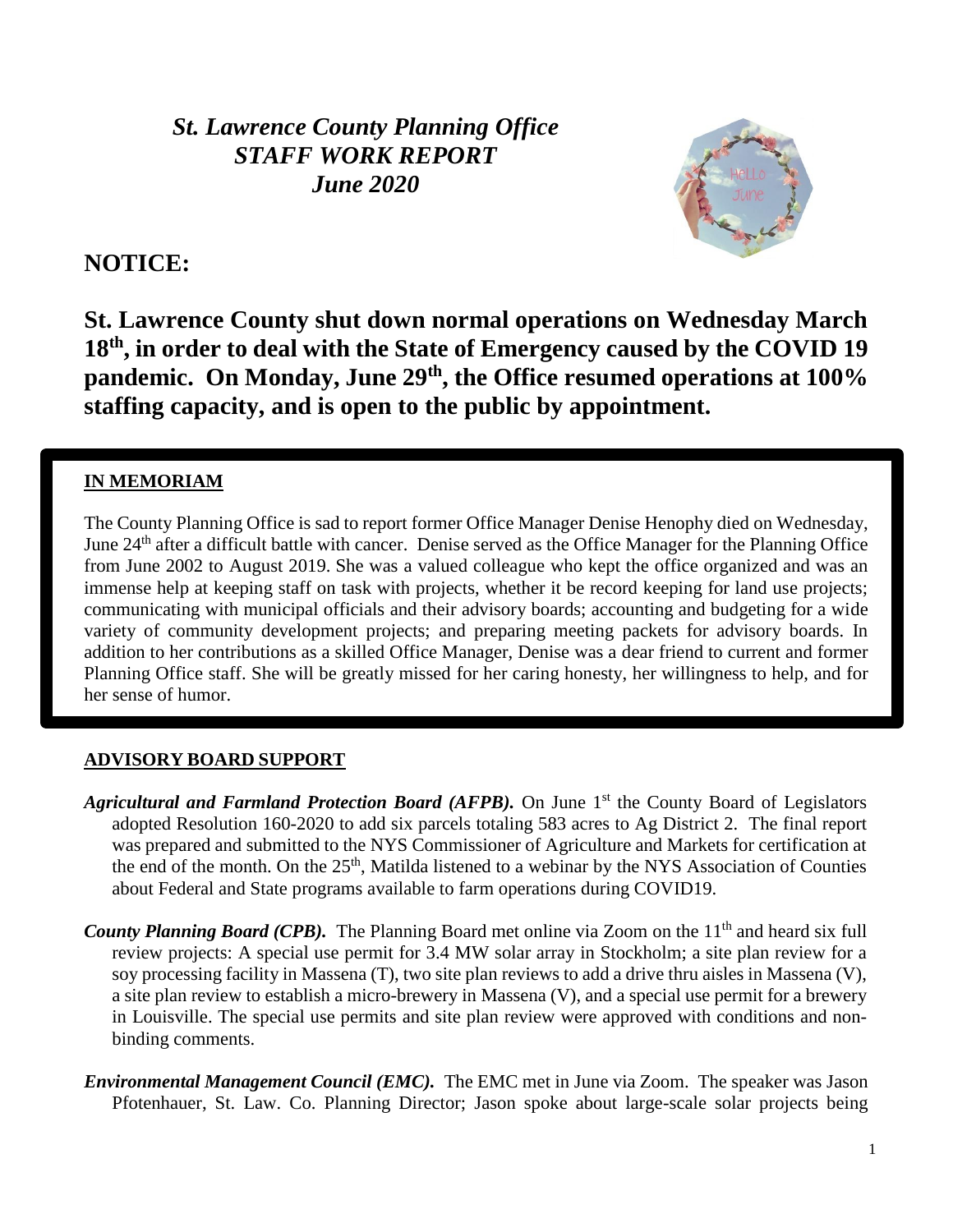proposed for the Massena-Brasher area, and for the Town of Canton immediately south and west of the Village.

In addition, the EMC is continuing to keep its "Earth Day 50" program open. As noted in last month's Work Report,

As part of our Earth Day 2020 planning, we would like to invite individuals and environmental groups from around the County / around the region to submit something in writing, photo(s), or audio or video format, about their impressions about Earth Day, or about how they, or their group have developed during this 50-year period since the first Earth Day (accomplishments; goals for the future; challenges that lay ahead; etc.).

Please email your submission to *jtenbusch@stlawco.org* When you email, please have the subject line read "Earth Day 50".

The Emerald Ash Borer Task Force (EABTF) The EAB Task Force met by conference call in June. Task Force members reported on their activities.

*Fair Housing Task Force (FHTF).* The FHTF has suspended planning for its annual training sessions, which are typically held in April, in conjunction with Fair Housing Month. The focus of training in 2020 will be the recently-enacted laws regulating landlords and tenants. There was not a meeting during June.

#### **BOARD OF LEGISLATORS**

- *Emergency Response to COVID 19.* The Planning Office has been assisting with the County's COVID-19 response in several ways. Efforts include helping to staff the Emergency Operations Center (see separate section below) and mapping and locational analysis of COVID cases.
- *Census 2020.* Staff are working with the County's Complete Count Committee. The Committee did not meet during June.

During June, staff worked with local colleges; worked with the League of Women Voters to send out Census info for distribution in students' lunches and at food distribution sites; compiled a weekly update of Census response rates by towns in SLC; published a weekly series of graphics that can be further distributed by other members of the Complete Count Committee; etc.

#### *Jones & Laughlin (J&L) Site*.

- $\triangleright$  The DEC technical (clean-up) conference call for May was cancelled by the DEC.
- *Space Study***.** Staff are assisting with an assessment of County space needs in the City of Ogdensburg. This project is on hold at the present time.

#### **COMMUNITY / ECONOMIC DEVELOPMENT**

*Community Development Block Grants (CDBG).* The Planning Office administers three open grants: the Septic Tank Replacement Assistance Program (STRAP); the 23rd round of the Direct Homeownership Assistance Program, and the third round of its Countywide Housing Rehabilitation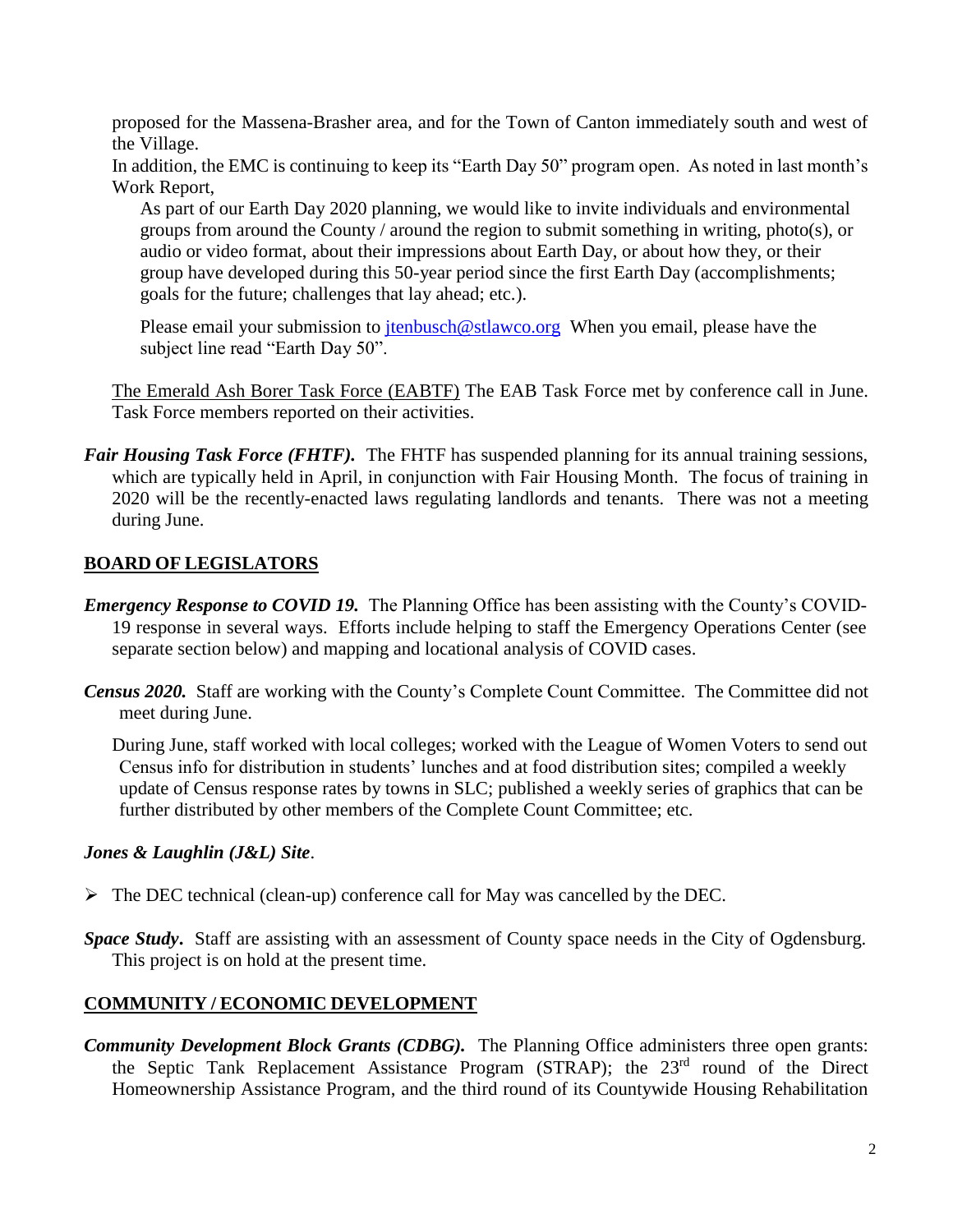Program (CHRP 3).

In June, the Planning Office, in consultation with its subrecipient, the North Country Housing Council, re-opened its CDBG programs, while adhering to rules put forward by Gov. Cuomo for construction work during the COVID19 pandemic.

Staff submitted the Environmental Review Record (ERR), and submitted a Request for Release of Funds (RROF) from OCR.

- *Lead Hazard Abatement Program*. This \$1 million award from the US Department of Housing and Urban Development (HUD) is providing lead-based paint stabilization, or abatement assistance, to up to 52 households throughout the county. In June, the Planning Office, in consultation with its subrecipient, the North Country Housing Council, began to re-open its Lead Hazard Abatement program while adhering to rules put forward by Gov. Cuomo for construction work during the COVID19 pandemic.
- *Village of Potsdam Downtown Revitalization Initiative (DRI).* The Planning Office is participating as a project partner on the Local Planning Committee (LPC) for the Potsdam DRI. This project is currently on hold due to the COVID-19 pandemic. The project website is: [https://potsdamdri.com/.](https://potsdamdri.com/)

# **EMERGENCY OPERATIONS CENTER (EOC)**

*Daily Activity.* Staff, on a rotating basis, share in the daily EOC duties from their respective offices in Public Safety Complex. EOC operation consists of answering phones and logging and distributing COVID-19 medical resources requests, completing daily operations records, and mapping (see below).

# **GEOGRAPHIC INFORMATION SYSTEM**

- *COVID19 Mapping.* Since March 31<sup>st</sup>, Dakota has prepared daily maps for the County's Public Health Department to track confirmed cases of COVID-19.
- *Public Transportation Bus Routes.* Dakota and Matilda continue to prepare maps as time allows for existing and new bus routes. To date, draft maps were completed for existing Routes 18, 22, 62, 65 and 66. A map for new Route 70 (Massena shuttle with service to Akwesasne) is complete, and maps for new Routes 71, 72, 73 and 74 are underway.
- *County Mapping Upgrades.* County staff continue to discuss a re-tooling of GIS software for the County. Installation of ESRI's Enterprise GIS software is planned for the end of August or early September. One of the goals of this upgrade is to easily share GIS data within the county and to the public.
- *DANC IMA (Internet Mapping Application) Training*: During the first week of June, DANC held virtual trainings on updates to their IMA. This was attended by several Planning staff.
- *BOL Highway Project Update*: Planning staff created a map which displays the location and completion year of large culverts, bridges, road projects, and salt storage sheds in the County.
- *BOL Find My Legislator IMA (Internet Mapping Application)*: Planning staff created an IMA for use on the County website to better show district geographic boundaries and supporting information. This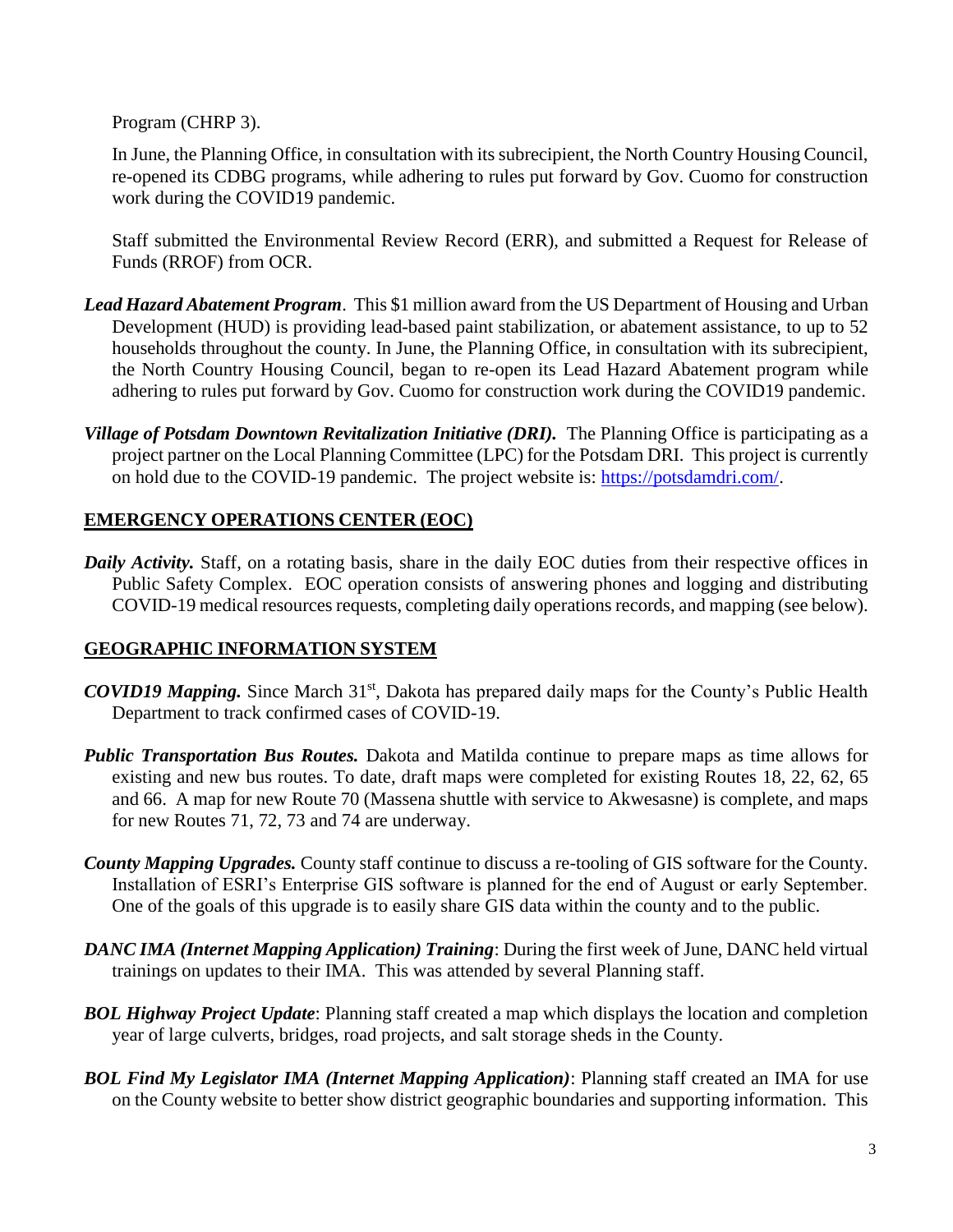will go public when the County's new website goes live.

### **GRANTS MANAGER**

- *Grants Notice Distribution.* The Grants Notice is distributed to County Department Heads, Legislators, Superintendents of Schools, local municipal officials and approximately 350 additional individuals representing organizations throughout the North Country.
- *Community Services.* Staff assisted Community Services' Substance Abuse Clinic on an application to a U.S. Department of Justice's Comprehensive Opioid, Stimulant, and Substance Abuse Site-based Program (COSSAP); this application requested \$900,000 to implement evidenced-based treatment and recovery services for individuals with Opioid Use Disorder (OUD).
- *Other Grant Assistance.* Staff assisted Cornell Cooperative Extension of St. Lawrence County with the development of an application to the USDA Farmers Market Promotion Program requesting \$248,892 to further advance local foods initiatives.
- *Hazard Mitigation Plan, 5-Year Update*. Staff is assisting Emergency Services with the required five-year update of the SLC Multi-Jurisdictional All-Hazard Mitigation Plan. In May, staff participated in a DHSES webinar and reviewed proposals from potential consultants.

### **PLANNING MATTERS**

- *St. Lawrence River Watershed Revitalization Plan.* This planning project encompasses the entire St. Lawrence River watershed in New York, including some or all of eight counties. The St. Lawrence River Watershed Revitalization Plan (WRP), is scheduled for completion in 2020.
- *Parks & Trails New York (PTNY).* PTNY hosted their last webinar on June 4th with a focus on the New York State Greenways Plan, the Empire State Trail, and an open discussion on the status of recreational trails in the state. Dakota participated in all of the webinars. He is also planning to submit comments on adding the NYS portion of the U.S. Route 11 corridor to the Empire State Plan, submitting SLC GIS trail data, and assisting with publicizing PTNY's Public Plan Survey.
- *Website.* Lisa and Dakota, with staff input, continue to work on updating/editing the Planning Office page on the County's new website.

#### **PUBLIC TRANSPORTATION**

*County Transit System*. During the week of the 8<sup>th</sup> and the 29<sup>th</sup>, Matilda met with County Mobility Manager Frank Doldo to prepare draw requests for CARES Act funds to reimburse VTC and The Arc for eligible transit operating expenses. On the 18<sup>th</sup>, Matilda and Frank met with the County's DOT representative by phone to review a preliminary draw request for The Arc. Throughout the month, Matilda worked with County Attorney Steve Button to draft new College Connector contracts that will be executed with Clarkson, SUNY Canton and SUNY Potsdam. Contracts for Clarkson and SUNY Canton were finalized and forwarded to each university for signature, and work on the SUNY Potsdam contract is underway. On the 29<sup>th</sup>, Matilda delivered an update to the County Board of